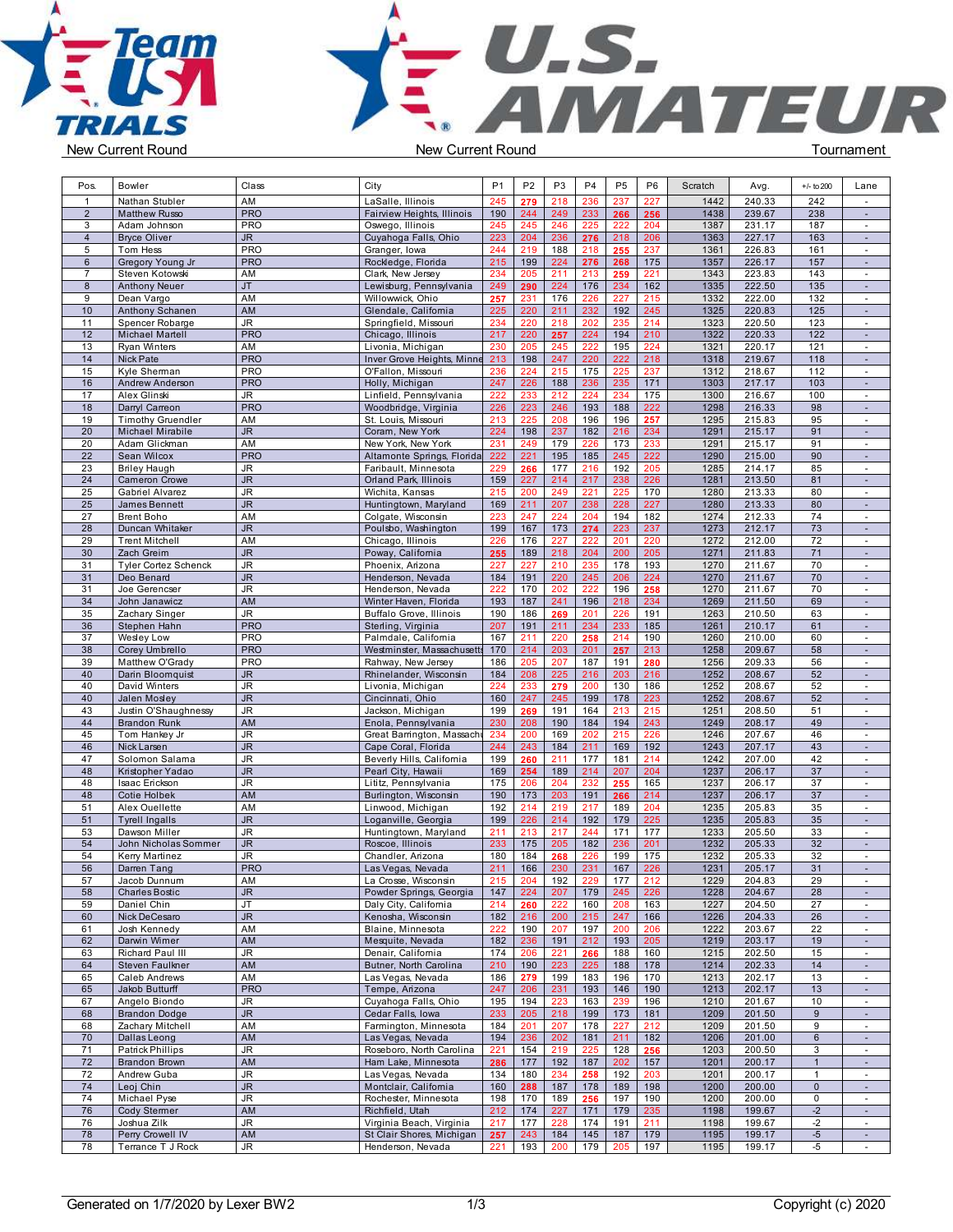



| Pos.       | <b>Bowler</b>                           | Class           | City                                            | P <sub>1</sub> | P <sub>2</sub> | P <sub>3</sub> | P4             | P <sub>5</sub>   | P <sub>6</sub> | Scratch      | Avg.             | $+/-$ to 200   | Lane                        |  |
|------------|-----------------------------------------|-----------------|-------------------------------------------------|----------------|----------------|----------------|----------------|------------------|----------------|--------------|------------------|----------------|-----------------------------|--|
| 80         | Kyle McGrath                            | AM              | Davison, Michigan                               | 181            | 214            | 200            | 216            | 196              | 184            | 1191         | 198.50           | $-9$           | $\sim$                      |  |
| 81         | Dakota Solonka                          | JR              | Indianapolis, Indiana                           | 216            | 166            | 235            | 213            | 200              | 160            | 1190         | 198.33           | $-10$          | $\sim$                      |  |
| 81         | Chad Stephen                            | AM              | Flint, Michigan                                 | 169            | 221            | 181            | 201            | 171              | 247            | 1190         | 198.33           | $-10$          | $\overline{\phantom{a}}$    |  |
| 83         | Matteo Cittadino                        | JR              | Fairport, New York                              | 173            | 214            | 200            | 194            | 223              | 185            | 1189         | 198.17           | $-11$          | $\sim$                      |  |
| 84         | John Haynes                             | AM              | Taylors, South Carolina                         | 178            | 224            | 167            | 194            | 246              | 179            | 1188         | 198.00           | $-12$          | $\sim$                      |  |
| 85         | Andrew Cannuli                          | AM              | Moorestown, New Jersey                          | 215            | 175            | 181            | 267            | 189              | 157            | 1184         | 197.33           | $-16$          | $\blacksquare$              |  |
| 85         | Ryan Carlisi                            | <b>JR</b>       | Trenton, New Jersey                             | 205            | 162            | 216            | 227            | 172              | 202            | 1184         | 197.33           | $-16$          | $\sim$                      |  |
| 87         | Jared Durant                            | JR              | Rice, Minnesota                                 | 183            | 150            | 230            | 261            | 191              | 165            | 1180         | 196.67           | $-20$          | $\sim$                      |  |
| 88         | <b>Matthew LaBonte</b>                  | <b>JR</b>       | Oak Lawn, Illinois                              | 192            | 165            | 191            | 236            | 203              | 192            | 1179         | 196.50           | $-21$          | $\sim$                      |  |
| 89         | <b>Brett Lloyd</b>                      | JR              | Knightdale, North Carolina                      | 224            | 200            | 169            | 175            | 198              | 212            | 1178         | 196.33           | $-22$          | $\overline{\phantom{a}}$    |  |
| 90         | Julian Michael Salinas                  | JR.             | Richmond, Texas                                 | 279            | 191            | 184            | 184            | 165              | 173            | 1176         | 196.00           | $-24$          | $\omega$                    |  |
| 90         | Cerell Cardines                         | JT.             | Las Vegas, Nevada                               | 202            | 194            | 213            | 232            | 184              | 151            | 1176         | 196.00           | $-24$          | $\sim$                      |  |
| 90         | Louis Luna                              | JR.             | Rosamond, Califomia                             | 151            | 159            | 248            | 210            | 196              | 212            | 1176         | 196.00           | $-24$          | $\sim$                      |  |
| 90         | Dylan Kelley                            | JR              | Shelby TWP, Michigan                            | 218            | 129            | 209            | 233            | 189              | 198            | 1176         | 196.00           | $-24$          | $\sim$                      |  |
| 90         | Cody Larson                             | JR.<br>JR       | Coon Rapids, Minnesota<br>Ormond Beach, Florida | 194            | 158            | 201            | 197<br>203     | 203              | 223            | 1176<br>1175 | 196.00<br>195.83 | $-24$<br>$-25$ | $\sim$                      |  |
| 95<br>96   | Kirk Mowl<br>Daniel Hong                | <b>JR</b>       | Fullerton, California                           | 223<br>170     | 231<br>226     | 193<br>230     | 191            | 182<br>161       | 143<br>195     | 1173         | 195.50           | $-27$          | $\blacksquare$<br>$\sim$    |  |
| 97         | Randal Dunbar                           | JR              | Milford, Massachusetts                          | 223            | 186            | 168            | 188            | 212              | 195            | 1172         | 195.33           | $-28$          | $\sim$                      |  |
| 98         | Ronnie Fujita                           | AM              | El Sobrante, California                         | 188            | 192            | 197            | 212            | 195              | 187            | 1171         | 195.17           | $-29$          | $\sim$                      |  |
| 98         | Joseph Grondin                          | AM              | San Pedro, California                           | 197            | 210            | 226            | 199            | 152              | 187            | 1171         | 195.17           | $-29$          | $\sim$                      |  |
| 100        | Jordan Bryant                           | AM              | Detroit, Michigan                               | 235            | 178            | 158            | 236            | 181              | 182            | 1170         | 195.00           | $-30$          | $\blacksquare$              |  |
| 101        | Tyler Trombetta                         | AM              | Highland, Indiana                               | 201            | 219            | 169            | 175            | 235              | 170            | 1169         | 194.83           | $-31$          | $\sim$                      |  |
| 101        | Alec Keplinger                          | JT              | Coldwater, Michigan                             | 193            | 222            | 244            | 168            | 153              | 189            | 1169         | 194.83           | $-31$          | $\sim$                      |  |
| 103        | Jordan Monnens                          | JR              | Ham Lake, Minnesota                             | 191            | 214            | 210            | 190            | 187              | 175            | 1167         | 194.50           | $-33$          | $\sim$                      |  |
| 103        | Jacob Frazier                           | <b>JR</b>       | Vancouver, Washington                           | 185            | 158            | 194            | 200            | 236              | 194            | 1167         | 194.50           | $-33$          | $\sim$                      |  |
| 105        | Andrew (Drew) Sacks                     | JR              | Vandalia, Ohio                                  | 214            | 166            | 201            | 192            | 179              | 213            | 1165         | 194.17           | $-35$          | $\blacksquare$              |  |
| 105        | <b>Anthony Hurlburt</b>                 | <b>JR</b>       | Hoosick Falls, New York                         | 181            | 218            | 197            | 169            | 209              | 191            | 1165         | 194.17           | $-35$          | $\sim$                      |  |
| 107        | Ashton Yamasaki                         | JR              | Portland, Oregon                                | 205            | 195            | 206            | 181            | 170              | 207            | 1164         | 194.00           | $-36$          | $\sim$                      |  |
| 107        | Liam Hardman                            | JR.             | Mount Vernon, Washington                        | 148            | 187            | 201            | 220            | 164              | 244            | 1164         | 194.00           | $-36$          | $\mathcal{L}_{\mathcal{A}}$ |  |
| 109        | Peyton Smith                            | JT              | Loganville, Georgia                             | 170            | 166            | 195            | 215            | 234              | 183            | 1163         | 193.83           | $-37$          | $\sim$                      |  |
| 110        | Jacob Klein                             | AM              | East Islip, New York                            | 236            | 202            | 176            | 189            | 180              | 178            | 1161         | 193.50           | $-39$          | ÷.                          |  |
| 111        | Dale Weaver                             | JR              | Cedar Rapids, Iowa                              | 152            | 182            | 213            | 187            | 222              | 203            | 1159         | 193.17           | $-41$          | $\sim$                      |  |
| 111        | Eddie Langdon                           | AM              | Bonaire, Georgia                                | 201            | 182            | 210            | 193            | 186              | 187            | 1159         | 193.17           | $-41$          | $\sim$                      |  |
| 113        | Andrew Jensen                           | AM              | Rockford, Illinois                              | 201            | 189            | 168            | 211            | 195              | 193            | 1157         | 192.83           | $-43$          | $\sim$                      |  |
| 114        | Silas Lira                              | JR.             | Tampa, Florida                                  | 193            | 191            | 205            | 192            | 187              | 188            | 1156         | 192.67           | -44            | $\sim$                      |  |
| 115        | Charles Wilken                          | JR<br><b>JR</b> | Fort Mill, South Carolina                       | 206            | 171            | 225            | 170            | 213              | 168            | 1153         | 192.17           | $-47$          | $\blacksquare$              |  |
| 116<br>117 | Ryan Lee<br><b>Brandon Bonta</b>        | JR              | Tempe, Arizona<br>Wichita, Kansas               | 200<br>215     | 185<br>201     | 199<br>171     | 225<br>175     | 188<br>201       | 155<br>187     | 1152<br>1150 | 192.00<br>191.67 | $-48$<br>$-50$ | $\sim$<br>$\sim$            |  |
| 118        | Chase Fernandez                         | <b>JR</b>       | Pearl City, Hawaii                              | 191            | 213            | 193            | 197            | 168              | 186            | 1148         | 191.33           | $-52$          | $\sim$                      |  |
| 119        | Alexander Hoffman                       | AM              | Newark, Ohio                                    | 189            | 206            | 180            | 156            | 223              | 191            | 1145         | 190.83           | $-55$          | $\sim$                      |  |
| 120        | <b>Grant Oehler</b>                     | AM              | Carmel, Indiana                                 | 255            | 228            | 180            | 174            | 149              | 155            | 1141         | 190.17           | $-59$          | $\sim$                      |  |
| 121        | Zack Denton                             | JR              | Waverly, Iowa                                   | 184            | 204            | 189            | 197            | 168              | 198            | 1140         | 190.00           | -60            | $\sim$                      |  |
| 122        | Sebastian Beth                          | JR.             | Sturtevant, Wisconsin                           | 146            | 192            | 159            | 188            | 237              | 217            | 1139         | 189.83           | $-61$          | $\sim$                      |  |
| 123        | Kai Yamada                              | JR              | Kaneohe, Hawaii                                 | 200            | 151            | 225            | 187            | 224              | 149            | 1136         | 189.33           | $-64$          | $\sim$                      |  |
| 123        | <b>Maxwell Roers</b>                    | JR.             | Maple Grove, Minnesota                          | 164            | 180            | 211            | 203            | 165              | 213            | 1136         | 189.33           | $-64$          | $\sim$                      |  |
| 125        | Nickolas Freiberg                       | JR              | Sparks, Nevada                                  | 214            | 171            | 278            | 159            | 147              | 165            | 1134         | 189.00           | -66            | $\overline{\phantom{a}}$    |  |
| 126        | <b>Blake Eamest</b>                     | AM              | Wood River, Nebraska                            | 247            | 138            | 189            | 222            | 168              | 169            | 1133         | 188.83           | $-67$          | $\sim$                      |  |
| 126        | Daniel Hall                             | JR              | Slaton, Texas                                   | 195            | 208            | 193            | 162            | 204              | 171            | 1133         | 188.83           | $-67$          | $\sim$                      |  |
| 128        | <b>Kyle Andrews</b>                     | AM              | Vista, California                               | 230            | 171            | 199            | 182            | 178              | 172            | 1132         | 188.67           | $-68$          | $\sim$                      |  |
| 128        | Michael Duran                           | <b>PRO</b>      | Banning, Califomia                              | 199            | 192            | 182            | 191            | 181              | 187            | 1132         | 188.67           | $-68$          | $\sim$                      |  |
| 128        | Devin Flowers                           | <b>JR</b>       | Rosedale, New York                              | 207            | 180            | 206            | 166            | 189              | 184            | 1132         | 188.67           | $-68$          | $\sim$                      |  |
| 131        | Joey Ocello                             | JT              | Neptune, New Jersey                             | 178            | 245            | 203            | 168            | 147              | 188            | 1129         | 188.17           | $-71$          | $\sim$                      |  |
| 132        | Thomas McNeal                           | JR              | Snohomish, Washington                           | 215            | 155            | 190            | 204            | 177              | 184            | 1125         | 187.50           | $-75$          | $\sim$                      |  |
| 132        | Jacob Mullen                            | JR              | Bellingham, Washington                          | 181            | 185            | 171            | 201            | 173              | 214            | 1125         | 187.50           | $-75$          | $\sim$                      |  |
| 134        | <b>Bradley Baltazar</b>                 | JR.             | Renton, Washington                              | 196            | 188            | 200            | 192            | 172              | 173            | 1121         | 186.83           | $-79$          | $\sim$                      |  |
| 135        | Nolan Coyne                             | AM              | Imperial, Califomia                             | 190            | 182            | 188            | 172            | 157              | 231            | 1120         | 186.67           | -80            | $\blacksquare$              |  |
| 136<br>137 | Brian DeLuisa-Anderson<br>Cody Johnston | JR<br>AM        | Gladstone, Oregon<br>Sandusky, Michigan         | 195<br>192     | 212<br>202     | 126<br>231     | $171$  <br>142 | 192   221<br>175 | 172            | 1117<br>1114 | 186.17<br>185.67 | -83<br>$-86$   | $\sim$<br>$\sim$            |  |
| 138        | Joshua Doneghy                          | <b>JR</b>       | Marietta, Georgia                               | 180            | 156            | 200            | 169            | 213              | 194            | 1112         | 185.33           | $-88$          | $\sim$                      |  |
| 139        | Carson Opela                            | JR              | Rio Rancho, New Mexico                          | 223            | 156            | 183            | 177            | 185              | 186            | 1110         | 185.00           | -90            | $\sim$                      |  |
| 140        | <b>Anthony Desko</b>                    | JR              | Kingwood, Texas                                 | 162            | 200            | 195            | 155            | 158              | 239            | 1109         | 184.83           | $-91$          | $\sim$                      |  |
| 140        | Todd Pizanowski                         | AM              | Marion, Illinois                                | 173            | 137            | 208            | 212            | 200              | 179            | 1109         | 184.83           | $-91$          | $\sim$                      |  |
| 142        | <b>Brandon Kreiner</b>                  | JR.             | Davison, Michigan                               | 195            | 200            | 159            | 178            | 176              | 189            | 1097         | 182.83           | $-103$         | $\sim$                      |  |
| 143        | Costa Gastouniotis                      | <b>JR</b>       | Goleta, California                              | 170            | 213            | 170            | 190            | 213              | 139            | 1095         | 182.50           | $-105$         | $\sim$                      |  |
| 144        | Carter Milasinovich                     | JR.             | Macomb, Michigan                                | 188            | 236            | 160            | 170            | 160              | 173            | 1087         | 181.17           | $-113$         | $\sim$                      |  |
| 145        | <b>Blake Martin</b>                     | JR              | Oakdale, Minnesota                              | 185            | 205            | 214            | 160            | 171              | 150            | 1085         | 180.83           | $-115$         | $\overline{\phantom{a}}$    |  |
| 145        | CJ Petrin                               | JR.             | Chattanooga, Tennessee                          | 153            | 184            | 202            | 165            | 188              | 193            | 1085         | 180.83           | $-115$         | $\sim$                      |  |
| 145        | Jeff Hosler                             | AM              | Hanford, Washington                             | 187            | 202            | 152            | 189            | 168              | 187            | 1085         | 180.83           | $-115$         | $\sim$                      |  |
| 148        | Calvin Au                               | AM              | Daly City, California                           | 168            | 181            | 191            | 156            | 179              | 208            | 1083         | 180.50           | $-117$         | $\sim$                      |  |
| 148        | Brian Fink                              | JR              | New Port Richey, Florida                        | 221            | 147            | 223            | 176            | 151              | 165            | 1083         | 180.50           | $-117$         | $\sim$                      |  |
| 150        | Tyler Johnston                          | JR              | Sandusky, Michigan                              | 183            | 178            | 212            | 143            | 170              | 195            | 1081         | 180.17           | $-119$         | $\sim$                      |  |
| 151        | Austin Schultz                          | JR              | Valparaiso, Indiana                             | 168            | 157            | 208            | 154            | 176              | 217            | 1080         | 180.00           | $-120$         | $\sim$                      |  |
| 152        | <b>Harley Shene</b>                     | JR.             | San Jose, California                            | 173            | 200            | 157            | 188            | 193              | 168            | 1079         | 179.83           | $-121$         | $\sim$                      |  |
| 153        | Avery Wolf                              | <b>JR</b>       | Highland Park, Illinois                         | 164            | 193            | 180            | 168            | 222              | 148            | 1075         | 179.17           | $-125$         | $\sim$                      |  |
| 154        | Jake Brett                              | JR.             | Kapolei, Hawaii                                 | 176            | 146            | 178            | 192            | 191              | 190            | 1073         | 178.83           | $-127$         | $\sim$                      |  |
| 155        | Killian Kilpatrick                      | JR              | Erie, Pennsylvania                              | 177            | 212            | 141            | 201            | 194              | 146            | 1071         | 178.50           | $-129$         | $\blacksquare$              |  |
| 156        | Kenneth High                            | JR.             | Lake Mary, Florida                              | 211            | 160            | 154            | 183            | 177              | 179            | 1064         | 177.33           | $-136$         | $\sim$                      |  |
| 157        | Alexander Sorge                         | AM              | Monmouth Junction, New J                        | 166            | 146            | 206            | 148            | 216              | 175            | 1057         | 176.17           | $-143$         | $\sim$                      |  |
| 158        | Michael Harmon Jr                       | <b>JR</b>       | Rockledge, Florida                              | 169            | 196            | 174            | 181            | 159              | 167            | 1046         | 174.33           | $-154$         | $\sim$                      |  |